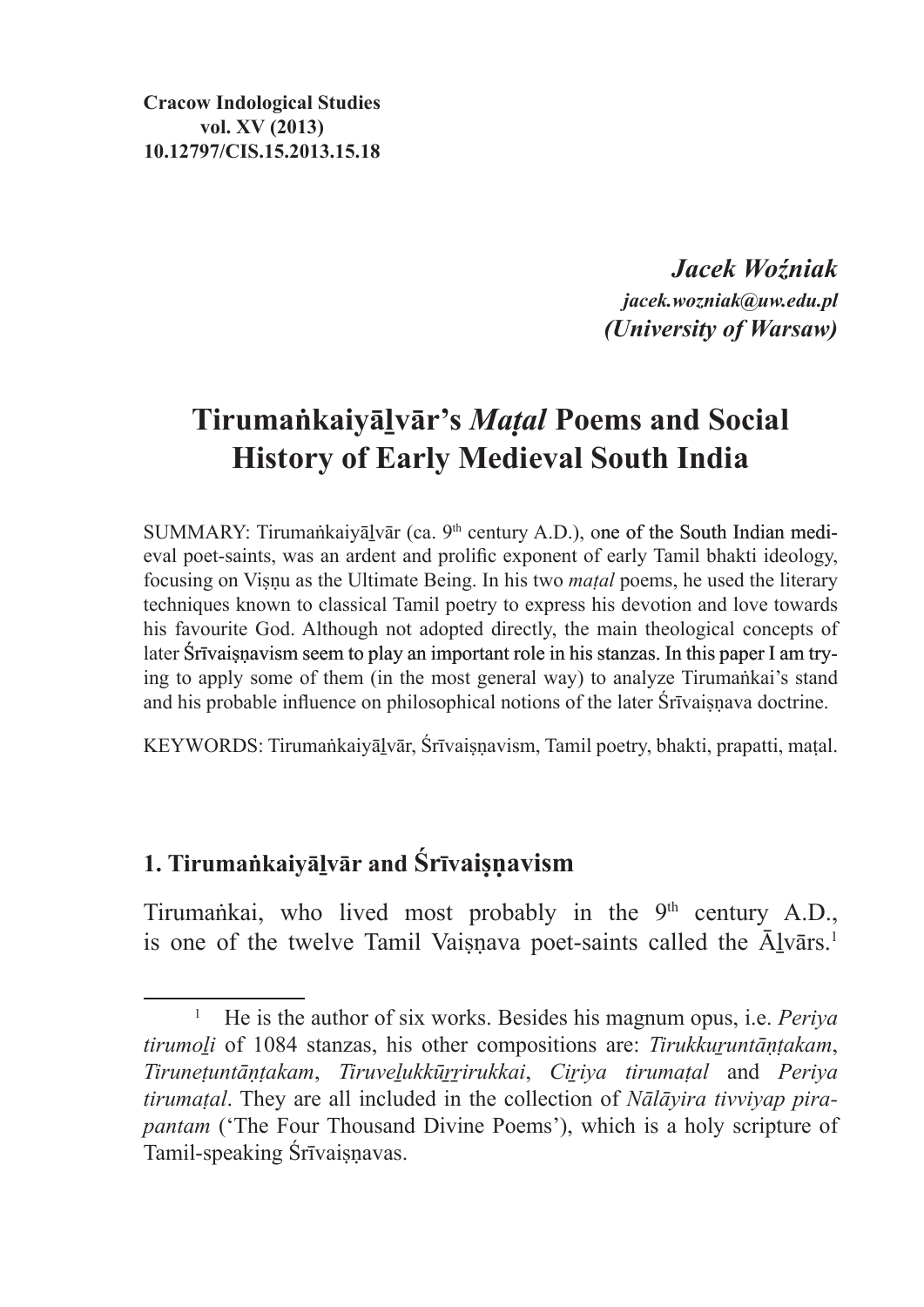Their activities in early medieval South India (ca. 600–900), along with the efforts of their Śaiva counterparts, or the Nāvanmārs, gave birth to the so-called bhakti movement (Iraqi 2009: 103; Thapar 1979: 186), which was not only a movement of great religious importance, but also a system creating and propagating a new social formation (cf. Gurukkal 2010: 197, 292–293).

The theology of Śrīvaisnavism (Tamil: Tiruvainavam), being a dominant and distinct Vaisnava tradition (known also in Sanskrit as the Śrīsampradāya or 'the Tradition of Śrī') in Tamil speaking South India, developed later by the  $\bar{A}c\bar{a}r\gamma$  (10<sup>th</sup>–16<sup>th</sup> cent.), was largely based on the mystical poetry composed by the Ālvārs. Obviously, the system of Śrīvaisnavism developed drawing inspiration also from various other sources, such as early Tantric Vaisnava schools of Pāñcarātra and Vaikhānasa, as well as Advaita Vedānta, among others. In bhakti poetry of the Ālvārs and Nāvanmārs, we deal with a metaphysical description of their own religious experiences rather than the doctrinally fixed and commonly approved religious views of supreme reality. On the basis of mystics' visions presented in their poems, later teachers of a new tradition of Śrīvaisnavism living after Rāmānuja, the founder of Viśistādvaita school of philosophy (11<sup>th</sup> century), created a theological doctrine, trying to change the poetical but personal experiences of the Āḻvārs into a system of philosophical language of intellectuals (cf. Seshadri 1998: 16). As Orr (Orr 2000: 22) notes, the concept of bhakti expressed by the poet-saints was then (during the later Chola period) "intellectually elaborated" by sectarian teachers, "who developed the sophisticated theological systems of Śaiva Siddhānta and Śrīvaiṣṇavism". Likewise, focusing on Vaiṣṇava circles alone, Raman (Raman 2007: 174) writes that students and followers of Rāmānuja began the task of building a 'doctrinal superstructure' onto the Tamil devotional poetry of the  $\bar{A}$ lvārs.<sup>2</sup>

<sup>2</sup> The basic distinction between an intellectual and an emotional variety of bhakti in early medieval South India was proven well enough in the study done by Hardy (Hardy 2001: 38). It may be then intriguing to further determine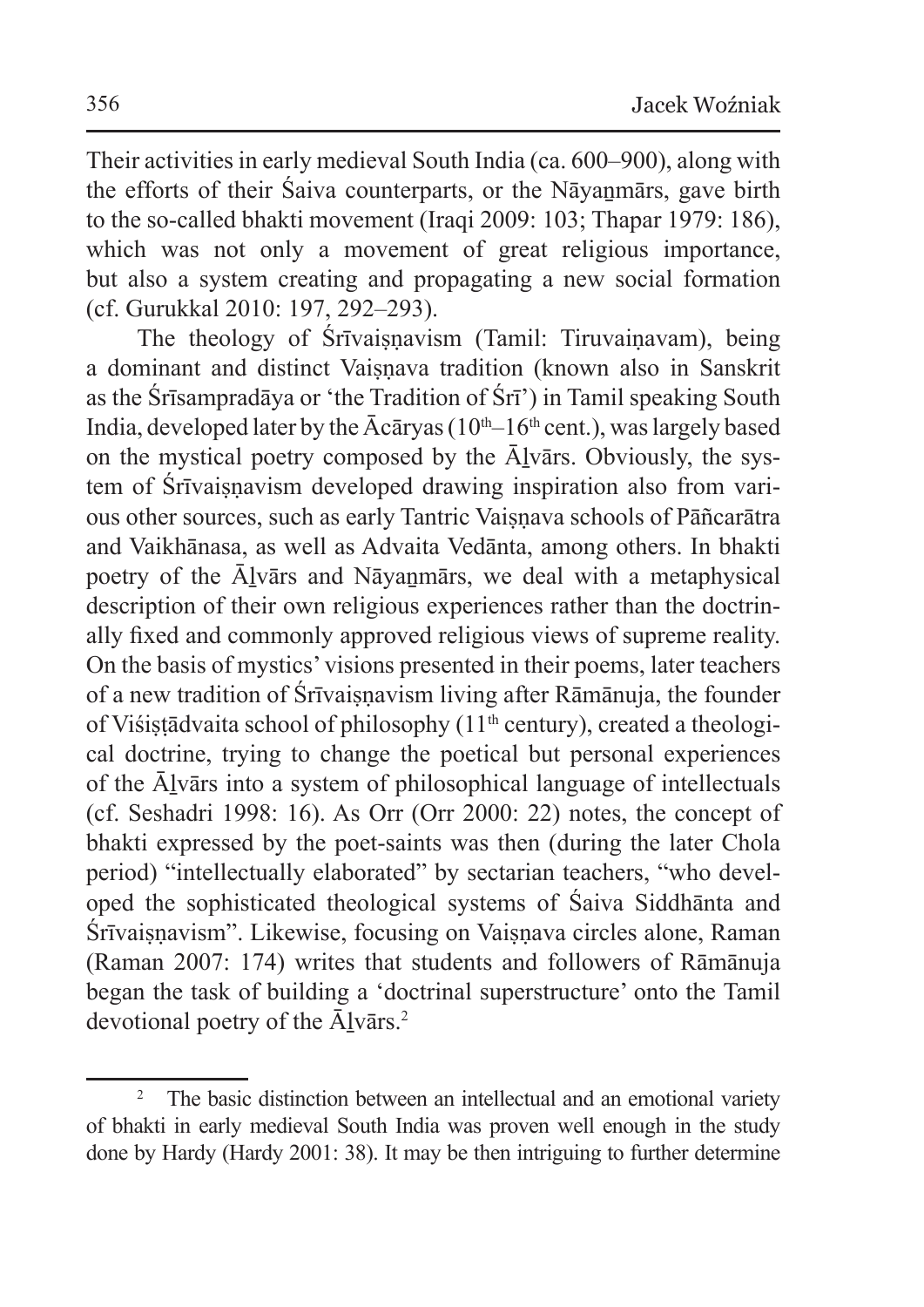Therefore, it would be interesting to try to see how such an intellectual 'superstructure' could possibly be constructed and imposed. In order to do it, two poems by Tirumankai have been selected, i.e. *Ciṟiya tirumaṭal* ('Short Holy *Maṭal*') and *Periya tirumaṭal* ('Long Holy *Matal*'), both of them based on the ancient theme of 'riding a *maṭal*', a motif known to the classical Tamil poetry of the pre-bhakti period. Thus, these two Tirumaṅkai poems can be read in the light of later Śrīvaisnava theology or at least analyzed in the main terms used by this school—e.g. bhakti, prapatti and kaiṅkarya (Tamil: pakti, pirapatti, kaiṅkaryam).

#### **2. Riding a** *maṭal***, or the painful practice of bhakti**

The mysterious word spelled as *maṭal* and found in the titles of these two texts is of great interest and importance. This keyword brings to mind one of the most interesting social customs of classical and medieval Tamil culture. The term *maṭal* means "flat leaf of palm plantain and screwpine; jagged stem of a palmyra leaf; 'horse' made of a palmyra leaf" (Zvelebil 1986: 22). The concept of riding such a horse made out of fan-shaped palmyra palm leaves (*Borassus flabellifer*) is inherited from the ancient Tamil caṅkam tradition of love poetry, in particular from the poems based on the erotic theme of one-sided

the mutual relations between both of them and indicate their possible influences and connections elaborated by the adherents of these two paths of religious practice. This paper attempts to re-read the literary output of Tirumaṅkai's emotional surges in terms of the doctrinal exegesis of Śrīvaiṣṇava intellectual circles. It is assumed that the mystic ecstasy expressed in the Tamil songs of the  $\bar{A}$ lvārs met with a significant response of the lower social strata, and could not be ignored by the higher ones, associated with the ideas of Brahmanic Hindu tradition. The emotional outbursts were, thus, expressed in a new mode, using a given set of philosophical concepts, which, in turn, infrequently had to be modified or created anew. The interpretation of the ideas found in early medieval poetry of Tamil mystics might not always work in the light of the concepts known to the later period, but some attempts might prove it worthy.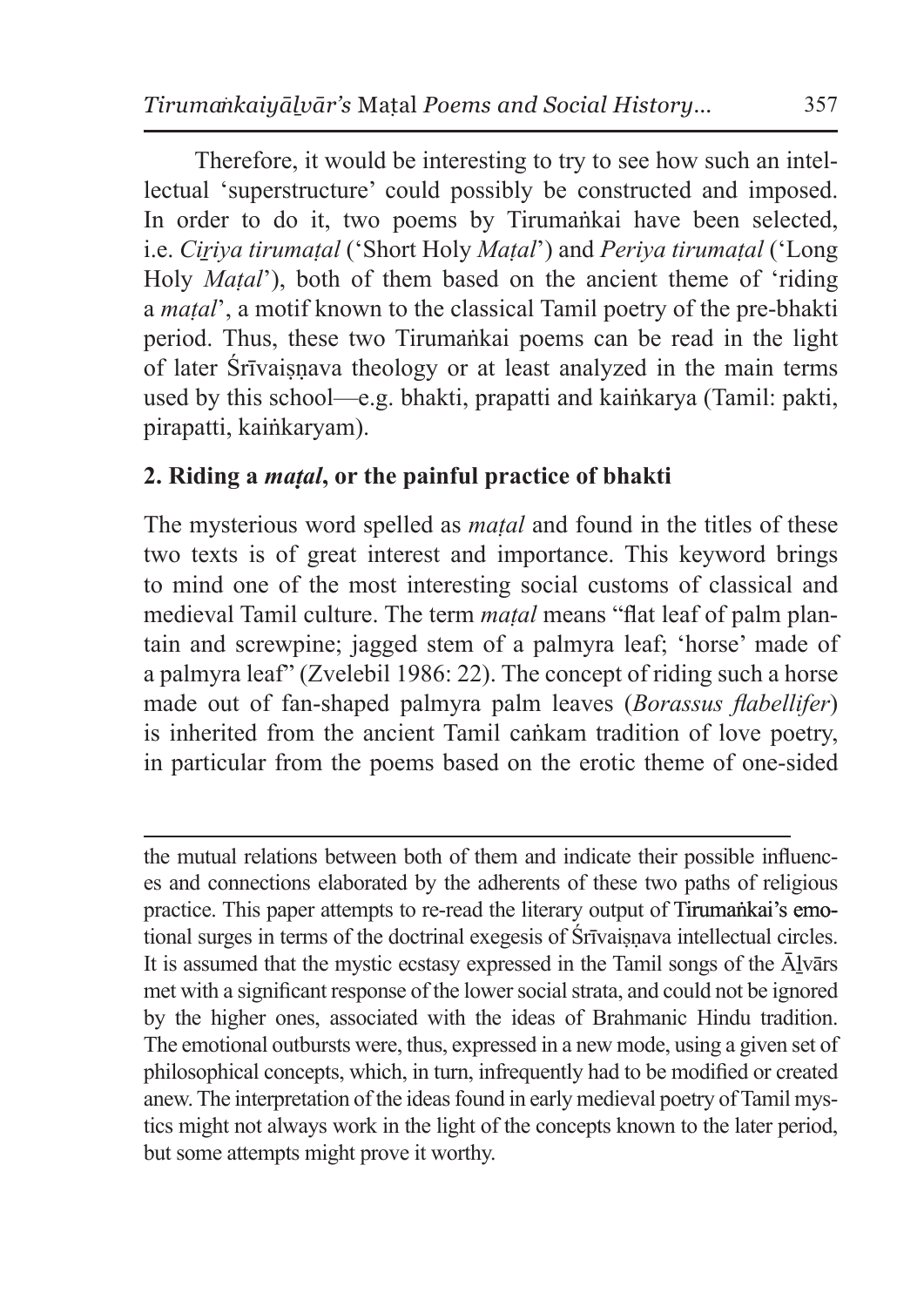love (Zvelebil 1974: 106). According to the stanzas,<sup>3</sup> a disappointed lover, not able to meet his beloved and fulfill his desires, was riding on a palmyra stem, or on the figure of a horse designed out of palmyra fronds (Zvelebil 1974: 106). A threat to commit a *maṭal*, or to ride a *maṭal* in public, was an essential but most extreme device to achieve his main goal—to meet his beloved once again.

The custom was rather degrading and humiliating for the hero (Dubianski 2000: 111; Zvelebil 1986: 22), but his primary intention was indeed to threaten the girl, so that she would agree to meet him immediately, frightened by the possible scandal and its future consequences.

Exposed to the public in rather unusual circumstances, sitting on the construction made of dried leaves, behaving like a madman and going literally crazy, shouting and screaming out his love-torments, the hero expected that his beloved, scared of others' talks, could not withstand the social pressure and would act according to his expectations.

What seems to be very interesting in the poems of this kind is that they actually do not describe the custom of riding a *maṭal* in detail, but rather focus on the very act of threatening (cf. Shanmugam Pillai and Ludden 1997: 21).

This is exactly the case of Tirumaṅkaiyāḻvār's *maṭal* poems, with the only but very important difference that this particular threat comes from a heroine, not a hero. Thus, it is just the other way round and contrary to what is said in the famous *Tirukkuṟaḷ* (ca.  $5<sup>th</sup>$  century; couplets 1131–1140) that women are not expected to do it (cf. Parthasarathy 2002: 79; Venkatesan 2007: 5).

<sup>&</sup>lt;sup>3</sup> The references to 'riding a *matal*' are not frequent in the corpus of Old Tamil poetry; the custom is mentioned some 13 times, mainly in *Kuṟuntokai* 14, 17, 32, 173, 182; *Naṟṟiṇai* 146, 152, 342, 377; *Kalittokai* 138, 139, 140, 141 (Zvelebil 1986: 99). In the case of *Kuṟuntokai* 14, the *maṭal* situation is suggested only in the kiḷavi, or the 'colophon' (cf. Wilden 2006: 181). I am grateful to an anonymous reviewer for bringing this to my attention.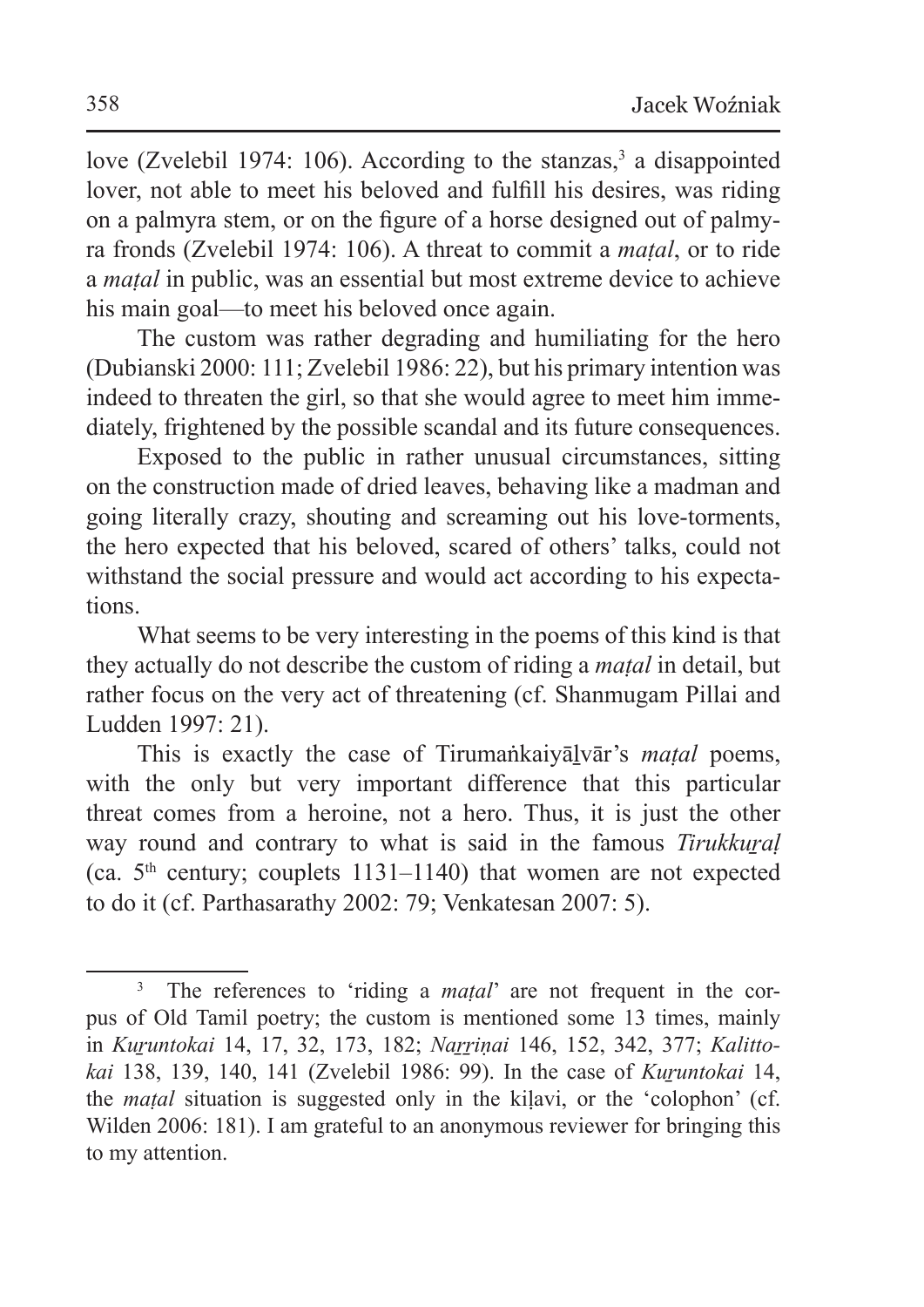Interestingly, the heroine of *Periya tirumaṭal* refers to this convention, and refuting it completely, she says:

 *… māṉ nōkkiṉ aṉṉa naṭaiyār alar ēca āṭavarmēl maṉṉum maṭal ūrār eṉpatu ōr vācakamum teṉ uraiyil kēṭṭu aṟivatu uṇṭu ataṉai yām teḷiyōm maṉṉum vaṭaneṟiyē vēṇṭiṉōm* (PTM 38–40).<sup>4</sup>

It is heard and known that in Southern speech [e.g. texts] there is one utterance saying that those [ladies] who have doe-like eyes and walk like swans do not ride around the village on the *maṭal* for [the love of their] men, while [others] slander [them]. We cannot understand it. [So that is why] we have chosen the northern way.

To support her point of view, she indicates, as the examples of women who were ready to sacrifice themselves in the name of love, the heroines from Sanskrit literary tradition. Thus, she mentions Vaitēvi following the steps of her lord Irāmaṉ (PTM 51), then relates the stories of Vēkavati (PTM 52–54), Ulūpi (PTM 55–59), Uṣai and her friend Cittiralēkai (PTM 60–64), as well as Umai (PTM 65–71). In her opinion there are many other women known from Sanskrit tradition who actively sought to be happily married out of their own choice, and to enumerate all such cases would really take as much time as telling the whole story of the *Mahābhārata* (*paṉṉi uraikkuṅkāl pāratamām*; PTM 72). This is one of infrequent early instances where these two traditions, the Northern and South Indian ones, are explicitly mentioned as completely different, contrary and opposed to each other.

The poetry of Tirumaṅkaiyālvār belongs to the bhakti period and besides drawing on classical patterns, it also uses ideas characteristic of this kind of literature. The heroine of his *maṭal* poems is, as in the case of Tamil classical poetry, anonymous and suffers from

<sup>4</sup> For Tamil quotations I am using the edition of Kōpālayyar (Kōpālayyar 2007), where words are separated, neglecting, thus, sandhi and metrical rules.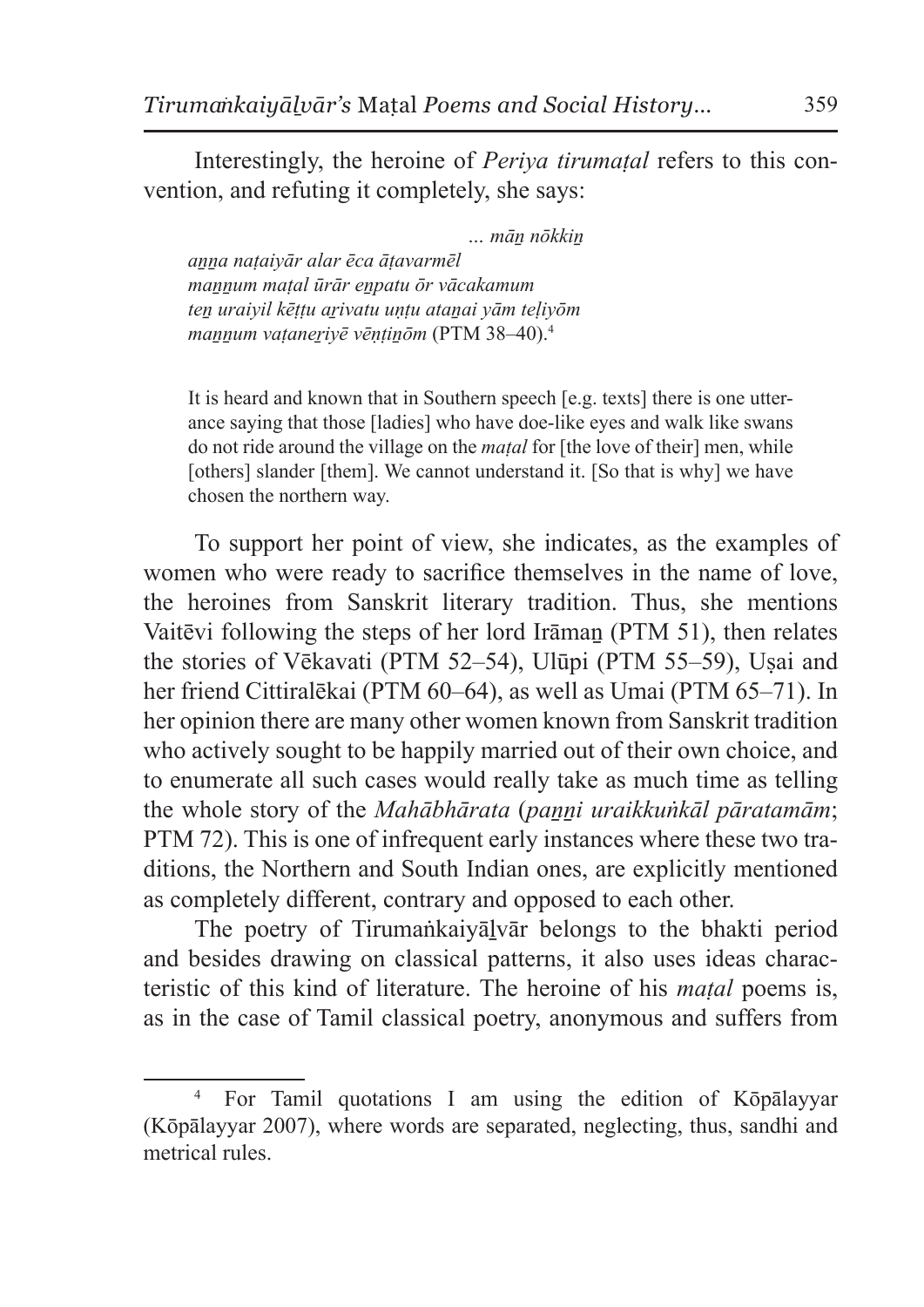what is traditionally known as a kāmanōy or 'love-sickness'.<sup>5</sup> We meet her for the first time in *Ciriva tirumatal* when, after seeing a young musician dancing in the streets, she immediately and unconsciously falls in love with him:

*nīrār kamalam pōl Ceṅkaṇmāl eṉṟu oruvaṉ pārōrkaḷ ellām makiḻap paṟaikaṟaṅkac cīrār kuṭam iraṇṭu ēntic ceḻunteruvē ārār eṉac colli āṭum atu kaṇṭu ērār iḷamulaiyār eṉṉaiyarum ellārum vārāyō eṉṟārkkuc ceṉṟēṉ eṉ valviṉaiyāl kārār maṇiniṟamum kaivaḷaiyum kāṇēṉ nāṉ ārāṉum colliṟṟum koḷḷēṉ aṟivaḻintu tīrā uṭampōṭu pētuṟuvēṉ…* (CTM 11–15)*.*

When the parai-drums were beaten, I saw a man known as The Dark [One] Having Red Eyes like water lotuses, [who was] dancing in the street with two heavy pots for the joy of the all onlookers and saying "Who? Who [is next to dance with me]?". [My] beautiful tender-breasted [friends] and [elder] mothers—everyone was asking [me]: "Didn't you go [and see]?", so I went. [And it was] out of my bad karman that I couldn't see [my] colour of dark beautiful gem and the bangles on my hands. If anyone said [anything nice to console me]—I couldn't accept it. Having lost [my mind and] senses, with an incurable body, I was bewildered.

This kind of unexpected but very deep and strong feelings make her physically and mentally disordered—pallor, the loss of weight causing her bangles to slip off her hands, and fever are major bodily manifestations of her love-sickness, all in accordance with the wellknown principles of Tamil poetics (Kusio 2007: 122). In order to cure the heroine, know the basic cause of her sufferings and to remove the symptoms of her sudden illness and mental indisposition, her mother ordered a peculiar ritual of divination performed by a specialist known as the kattuvicci. When the kattuvicci in her ritual trance

<sup>&</sup>lt;sup>5</sup> It is interesting to note here that bhakti in Tamil Vaișņava circles is defined as a disease, especially an incurable one (*tīrā nōy*). *Vaiṇava urainaṭai varalāṟṟu muṟat tamiḻp pērakarāti* (2001, vol. II, p. 563).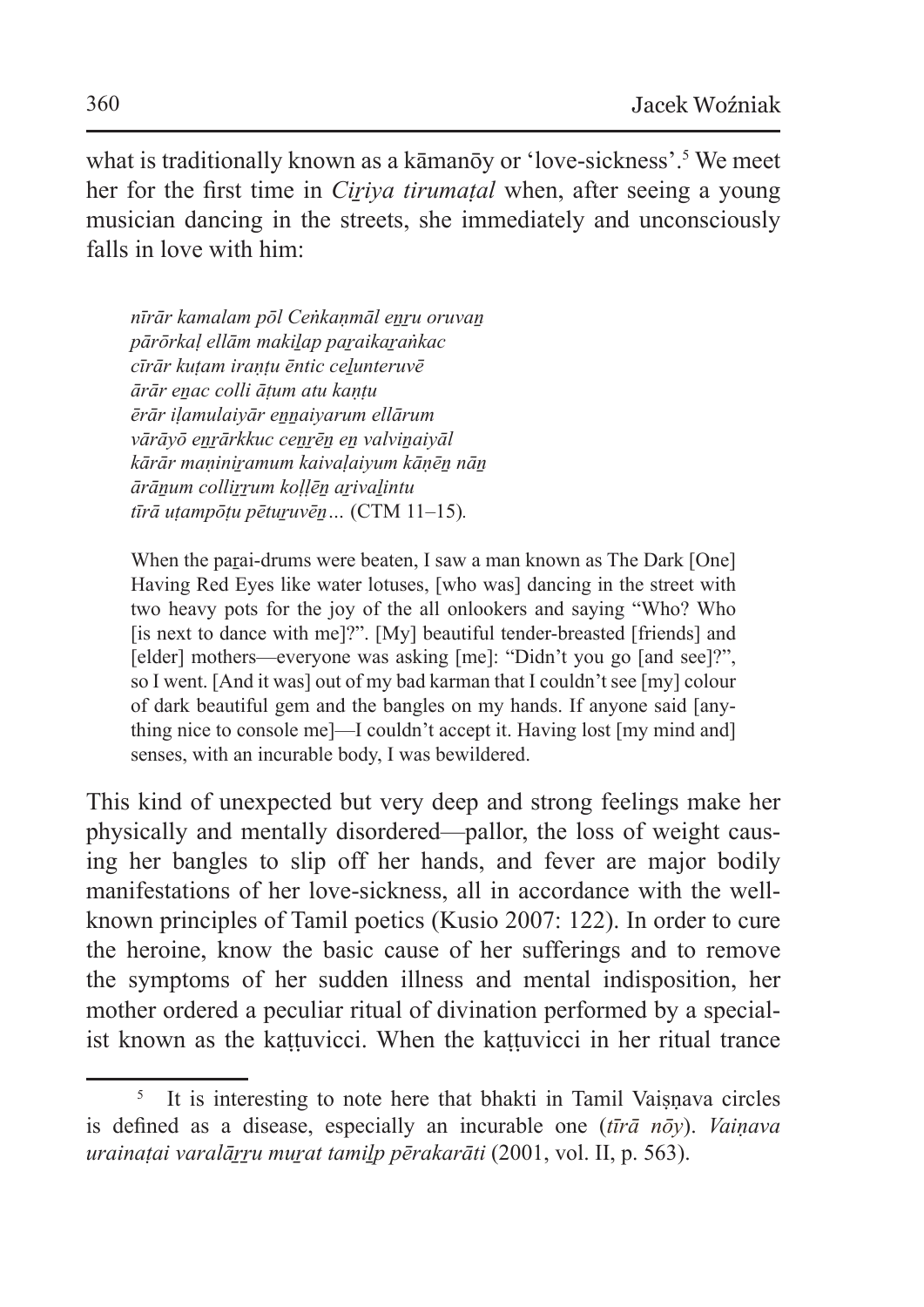makes the diagnosis, it turns out that the heroine is in love with no one else than Visnu himself, known here under the name of Cenkanmal (The Dark [One] Having Red Eyes). Physically healed, but emotionally still unstable, the heroine sets out to find him again and to be with him forever. She boldly says:

*… nāṉ avaṉaik kārār tirumēṉi kāṇum aḷavum pōy* (CTM 68–69)*.* […] *ūr āya ellām oḻiyāmē…* (CTM 75)*.*

In all [these] places […] I will go [and search for] him till I see [his] holy [beautiful] body [being dark] as the clouds.

Then, in *Periya tirumaṭal*, we see her<sup>6</sup> while searching for and finally finding him in one of the temples, where, at the very moment of seeing him, she again manifests the well-known symptoms of kāmanōy, and almost loses her consciousness:

*maṉṉum maṟaiyōr Tirunaṟaiyūr māmalaipōl poṉ iyalum māṭak kavāṭam kaṭantu pukku eṉṉuṭaiya kaṇkaḷippa nōkkiṉēṉ nōkkutalum maṉṉaṉ tirumārpum vāyum aṭiyiṇaiyum maṉṉu karatalamum kaṇkaḷum paṅkayattiṉ poṉ iyal kāṭu ōr maṇivaraimēl pūttatupōl miṉṉi oḷipaṭaippa vīḻnāṇum tōḷvaḷaiyum maṉṉiya kuṇṭalamum āramum nīḷmuṭiyum tuṉṉu veyil viritta cūḷā maṇi imaippa*

<sup>6</sup> Again, according to the literary conventions of Classical Tamil poetry, the heroine of *Periya tirumaṭal* is anonymous. We can assume that most probably she is the same person who, in *Ciriya tirumatal*, suffered from the pangs of love and left her family in order to search for her beloved. Due to bhakti modes of literary creativity we can also add that the heroine(s) of both these works represent(s) their author—Tirumaṅkai. As Venkatesan writes: "the beloved is Vishnu, the lover is Tirumankai in his female persona" (Venkatesan 2007: 5).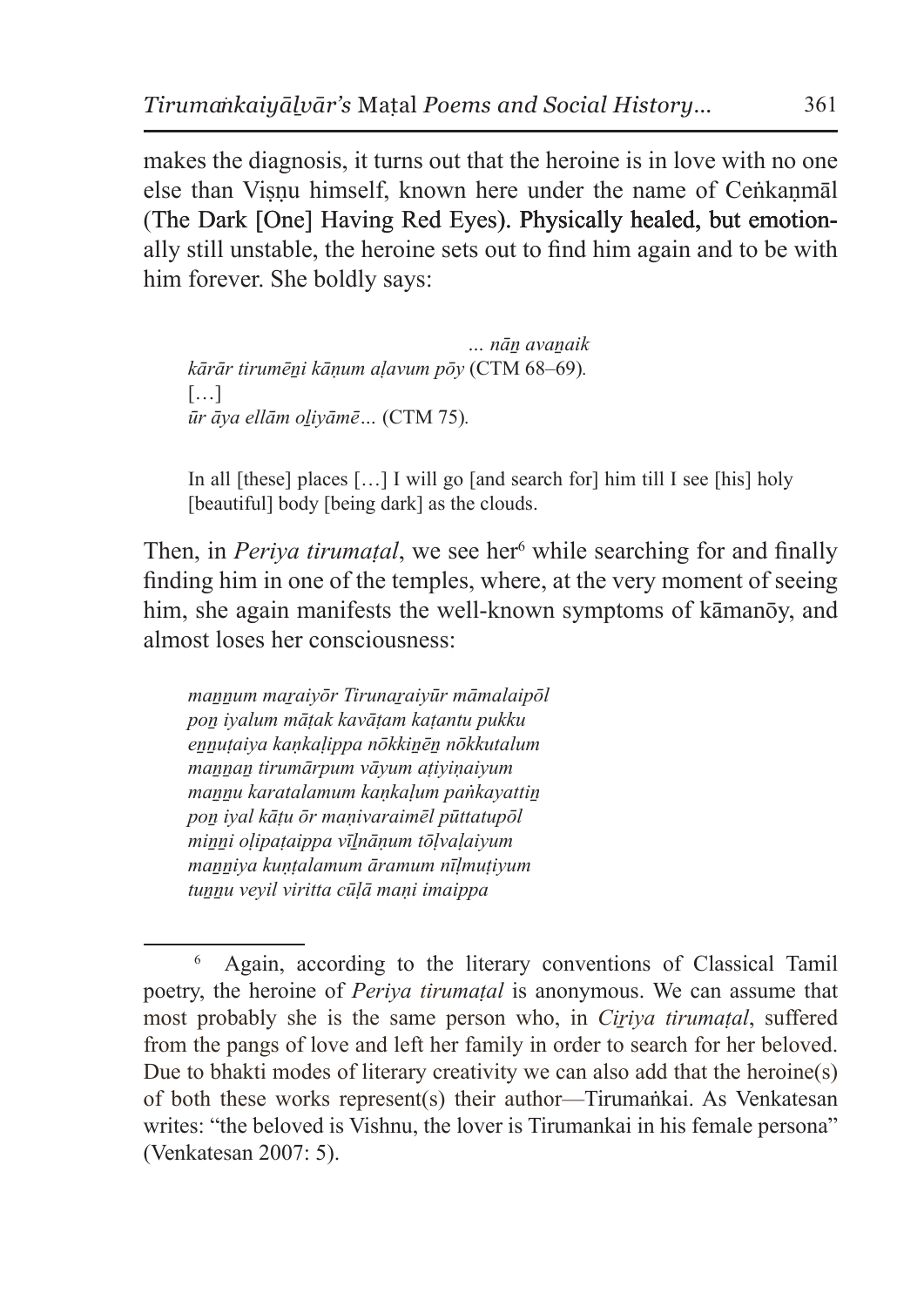*maṉṉu marakatak kuṉṟiṉ maruṅkē ōr iṉ iḷa vañcik koṭi oṉṟu niṉṟatu tāṉ* (PTM 73–78)*.* […] *eṉṉuṭaiya neñcum aṟivum iṉavaḷaiyum poṉ iyalum mēkalaiyum āṅku oḻiyap pōntēṟku maṉṉum maṟikaṭalum ārkkum mati ukutta iṉnilāviṉ katirum eṉ taṉakkē veytu ākum* (PTM 80–82).

In Tirunaraivūr, where Vedic [Brahmins] live, having entered and gone [through] the doors of the golden temple resembling a high mountain, I looked at [him] to delight my eyes. While looking [at him], Lord's chest, mouth, both [his] feet, hands and eyes—all appeared bright as the blooming of a forest of golden lotuses [seen in the pond against] the gem-hued mountain. [When his] waist-band, armlets, earrings and necklace, [his] tall crown and a brilliant diadem-gem [in his hair] were shining—near [him], the hill of emeralds, [the Goddess] was standing, a young and sweet vañci creeper.  $[...]$ 

There [in his presence], [when] I came [to a state of suffering so that] my heart and mind, [my] bangles and golden waist-belt [began] to disappear, the rising sea is roaring [at me], and the [cool] rays of sweet full moon are as if [scorching] heat for me.

It should be noted that in both these texts, God apparently does not respond to the efforts of the girl. She searches for him, but he is indifferent. That is why, wanting to win his heart, she threatens—just like the hero of earlier Classical caṅkam texts—to ride a *maṭal*. She is ready to face the world and finally meet her beloved one, no matter what others might say. To achieve her goal, she is ready even to commit this ridiculous, irrational, degrading and humiliating act of riding a horse made of palmyra palm leaves. Thus, in *Ciriya tirumatal* she says desperately:

*kārār tirumēṉi kāṇum aḷavum pōy* (CTM 69).  $[\ldots]$ *ūrār ikaḻilum ūrātu oḻiyēṉ nāṉ vārār pūm peṇṇai maṭal* (CTM 77).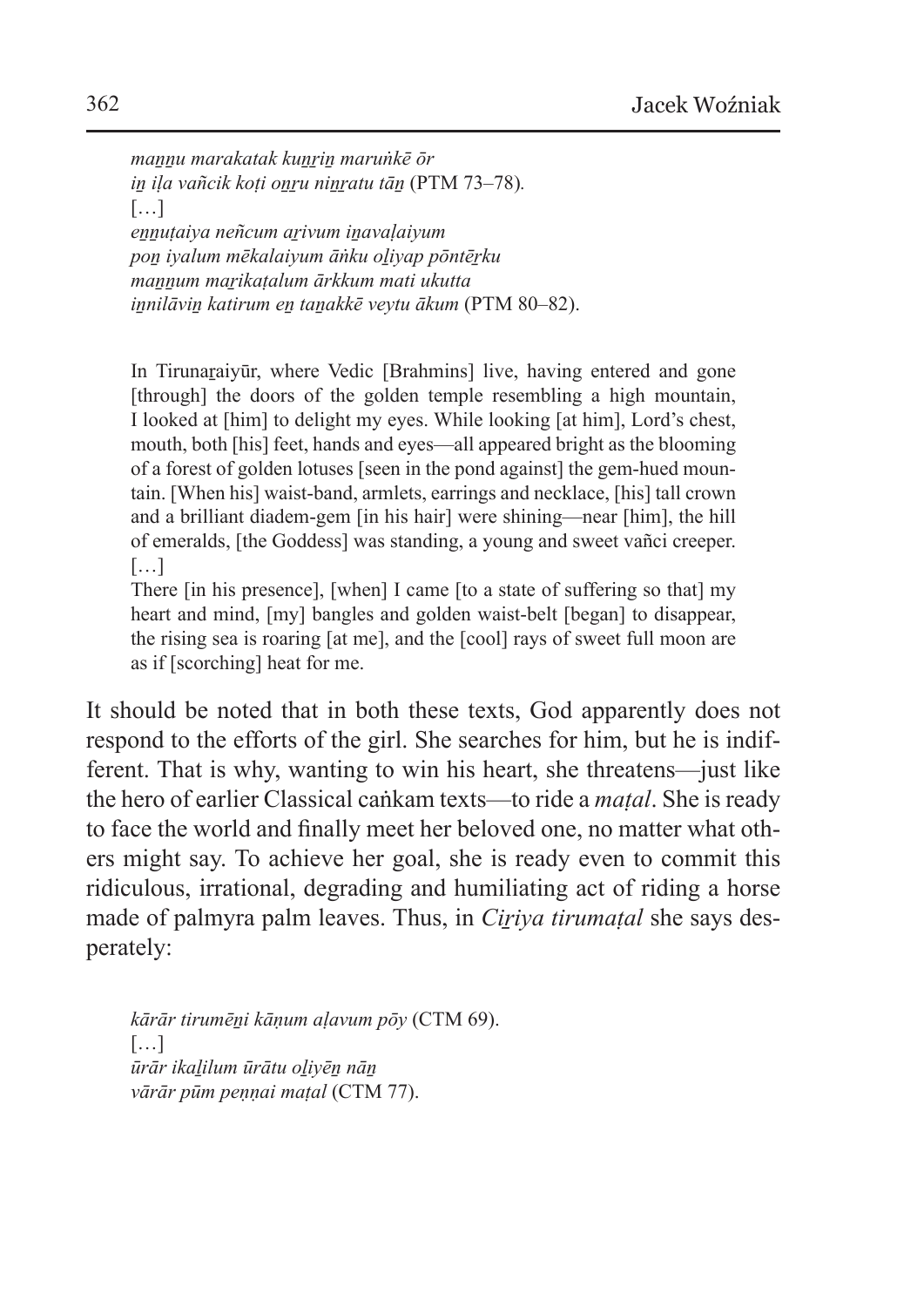I will go [and search for him] till I see [his] holy [beautiful] body [being dark] as the clouds. I will not stop [myself] without riding the long and beautiful palmyra-palm *maṭal*, even if the villagers would despise me.

And again in her threat in *Periva tirumatal*, she openly poses a strong condition:

*kalnaviltōḷ kāḷaiyaik kaṇṭu āṅku kaitoḻutu eṉ nilaimai ellām aṟivittāl emperumāṉ taṉ aruḷum ākamum tārāṉēl taṉṉai nāṉ (PTM 134-135).* […] *… ulaku aṟiya ūrvaṉ nāṉ* […] *maṉṉiya pūm peṇṇai maṭal (PTM 148).*

Having seen the bull with the arms being said to be [strong] as rocks, having worshipped [him] there, and letting Him, Our Lord, know all about my state [of mind], then, if He would not give  $[me]$  his grace and body,  $I(...)$ will wander around on the palmyra-palm *maṭal* to let the world know [about his ways].

It seems that the most important moment in both poems is the first meeting of the hero and heroine. In both cases the heroine had just seen the young man and immediately lost her mind or consciousness (*arivu alintu*; CTM 15). His activity in their relationship is almost none. We even do not know whether he was able to see or notice her. In *Ciṟiya tirumaṭal* it happened just in the street near her house, where he was dancing with the pots to the rhythm of the drums; in *Periya tirumatal* it happened in the temple of Tirunaraiyūr (present Nācciyār kōvil), where he was standing on the altar with his wife resting on his body. This is the case of what in Hinduism is generally called darśana—'seeing [God]', the main form of contact with the deity. So God in *Ciriva tirumatal* is seen in the street while moving; in *Periya tirumaṭal*—while standing inside the temple premises. In addition, he is not standing alone, since he presents himself together with his wife, which is a very typical image for the Śrīvaisnavas. In Śrīvaisnava temples of today one can encounter two types of mūrtis (Tamil: *mūrtti*),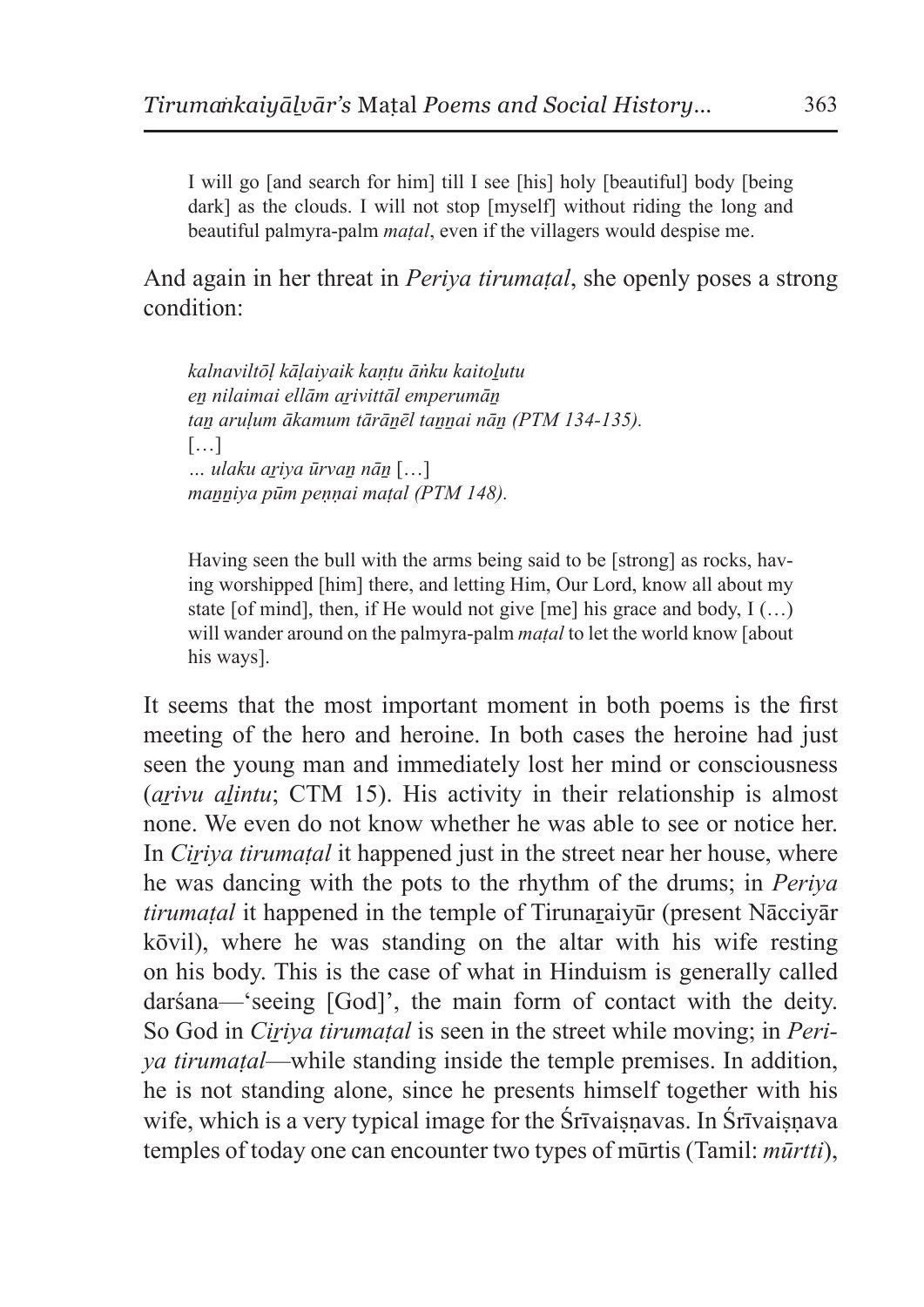or idols, which are simultaneously worshipped. One type is installed permanently at the temple's altar (*mūlavar*), the other—located in front of it—is movable, used for processions and also worshipped outside the temple during festivals *(urcavar)*. So the idea of these two different forms of God's mūrti is well represented in the *maṭal* poems of Tirumaṅkaiyālvār. The other Śrīvaisnava concepts are also traceable in his works.

Generally, in bhakti poetic tradition, a woman symbolizes the human soul (Parthasarathy 2002: 80, 157). She permanently strives to connect with her beloved (God). Thus, the girl in Tirumaṅkai's poems, in accordance with the tradition of bhakti imagination, represents the human soul striving for contact with God. The blackmailer is here the heroine (or the human soul), and the person being blackmailed—God Himself.

As shown by Parthasarathy (Parthasarathy 2002: 80), in the poetry of Āḻvārs, *maṭal* represents nothing but devotion—bhakti. For bhaktas even a mere suggestion of separation from God leads to riding a *maṭal*, it is a state of near death (Parthasarathy 2002: 81).

# **3. Prapatti, or the eternal love-sickness**

This method of approaching God through the fierce practice of bhakti is quite opposed to the prapatti (or śaraṇāgati), which is a concept of absolute surrender to God. The idea of peculiar but unreserved surrender as another path—besides bhakti—leading the soul to liberation was very much discussed in Śrīvaisnava circles. In the interpretation of Srīvaisnavas, it is God who determines the liberation of the soul, it is he who attracts the soul and draws it towards himself. This is exactly what happens in Tirumaṅkai's poems. In this way God shows his grace, making the soul prepared for its liberation, which is again understood as the love between God and the devotee or their soul (Young 1999: 244). Tenkalai, a southern school of Śrīvaisnavism, recognizes both of these paths leading the soul to liberation, but it also says that bhakti is inferior, subordinate to prapatti. But generally, as Hardy notes: "Śrīvaisnavism makes it quite clear that bhakti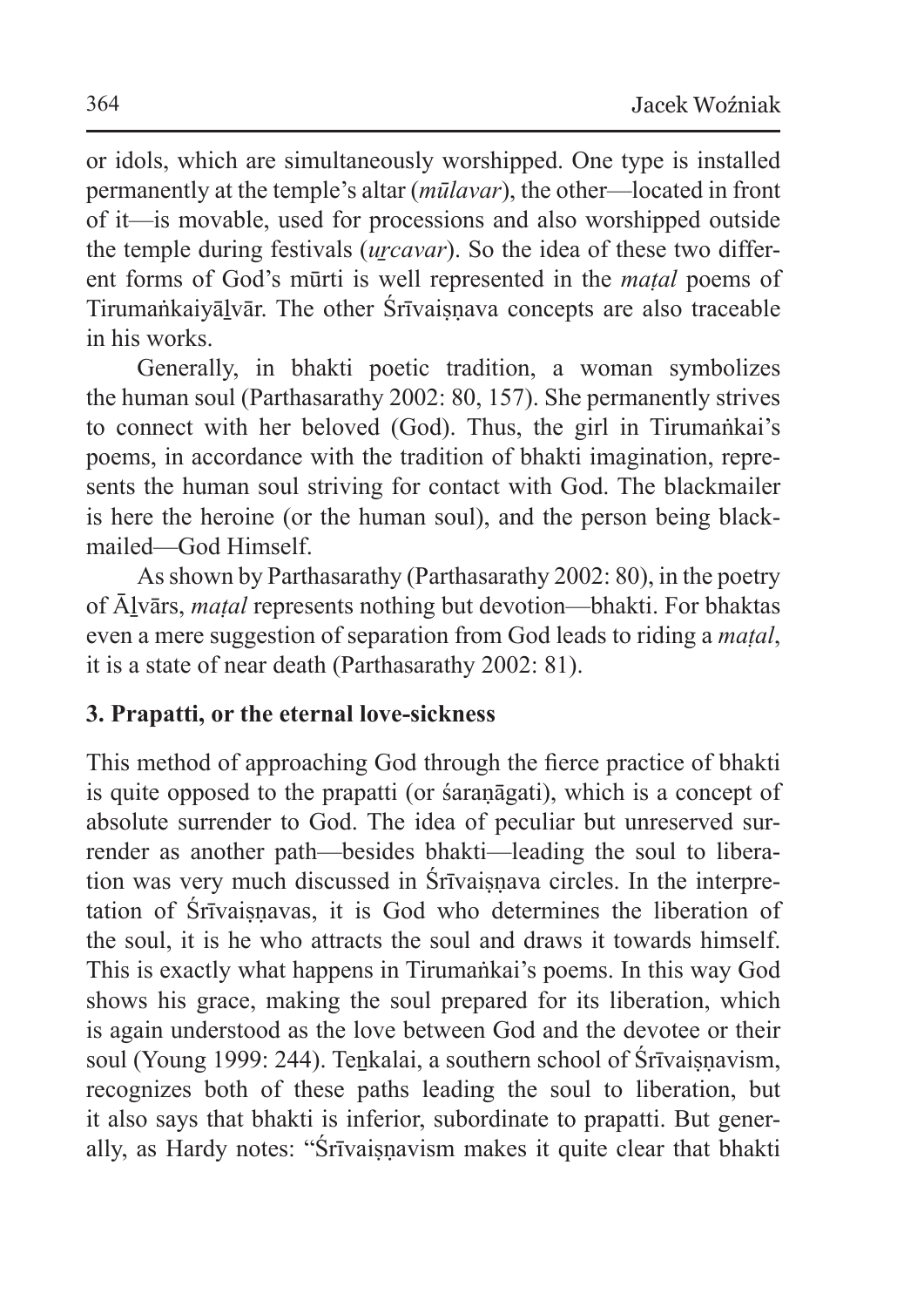is the strenuous affair of *yoga* exercises, and introduces as an 'easier' alternative *prapatti*, 'surrender in love'" (Hardy 2001: 37). As we can see, the views on the mutual relations of these two means leading to liberation are not always consistent. Moreover, the Tenkalais are of the opinion that bhakti has its importance both before and after the act of prapatti. After the act of prapatti, a soul should strive for a more sustainable and even stronger union with God, just on the path of bhakti (Younger 2002: 56).

This is evidently seen in both Tirumaṅkai poems, where the act of heroine's prapatti can be understood as her first encounter with God, which resulted in her indisposition manifested as kāmanōy, the lovesickness. At the time of direct contact with him, the heroine loses her mind, the world around her is not important any more, she loses touch with reality. We can say that at this very moment the heroine or the soul entrusts her/its future life to God. She, or the soul, while seeing him, entrusts her/its liberation (as we can see, God does not respond, prompting her to try a *maṭal*, or continue the practice of bhakti). His rejection is like the separation of lovers, one cannot stand it. The soul is no longer able to exist in the manifest world, the lack of immediate liberation causes unbearable pain and suffering. We can say, thus, that at the core practice of South Indian bhakti (understood here in terms of riding a *maṭal*) is the pain and suffering caused by the inability to immediately reach and attain (including physically) God. Viraha-bhakti, or the devotion arising out of separation, is the most typical feature of the religious phenomenon that Hardy labelled as 'emotional *Kṛṣṇa*  bhakti' (Hardy 2001: 9–10). To practice bhakti in South Indian cultural milieu is to suffer, be frustrated and distressed. However, the unbearable feeling of separation, which is the basic cause of the devotee's inner desperation, gives him very great strength and vigour as such e.g. the heroine of *Ciriva tirumatal* leaves her home alone and sets on pilgrimage to find her beloved, she is even ready to perform a *maṭal*. Bhakti, which according to the Śrīvaiṣṇavas should be practiced after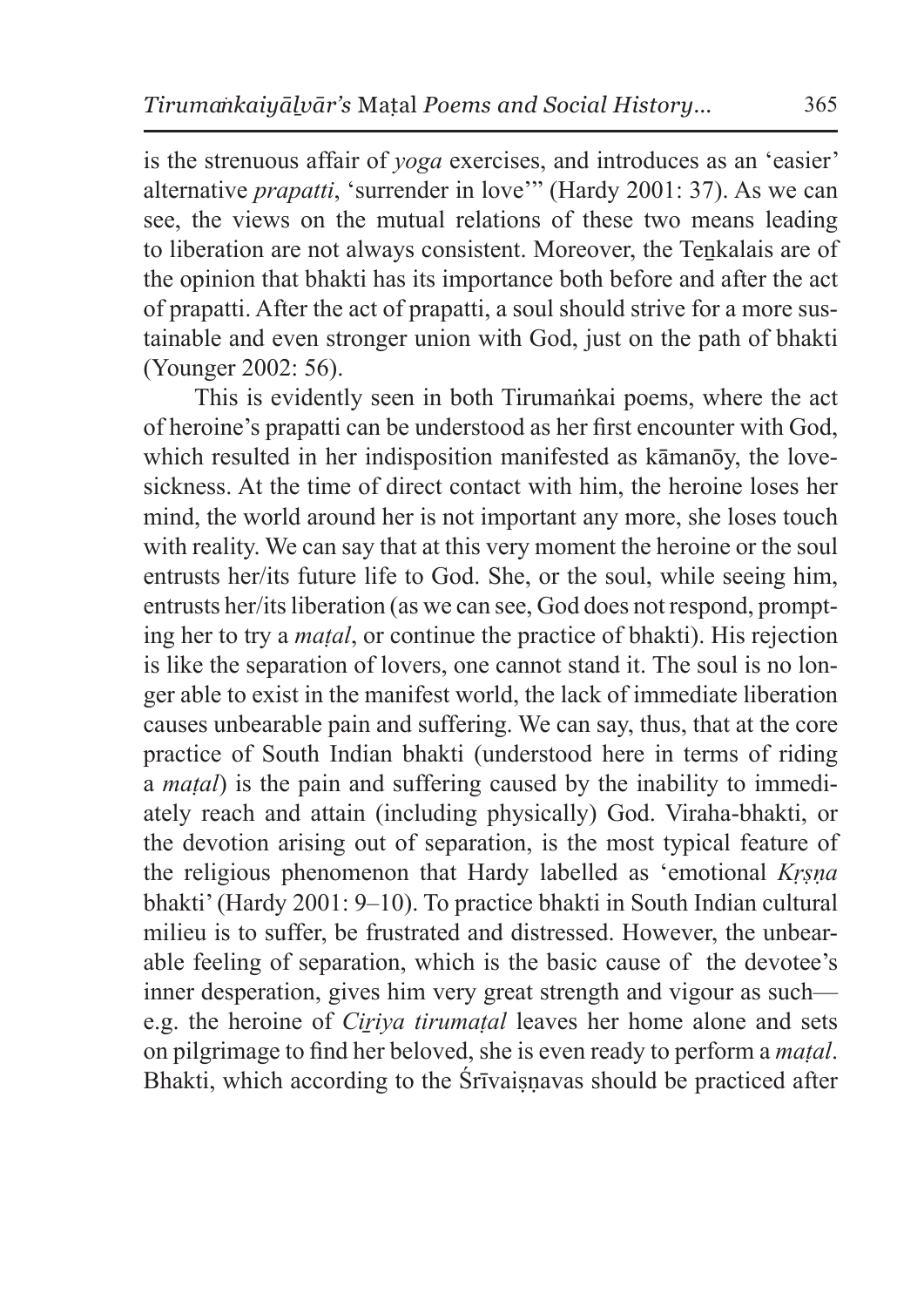the act of prapatti, is active, lively, even insane and uncontrollable (just like the aṇaṅku, an exceptional power known to ancient Tamil culture).<sup>7</sup>

Thus, we can say, using V. Turner's terminology, that such a soul (like the heroine in love) is in a particular state of liminality. It is no longer a soul unconscious of the existence of God, because it had already seen and recognized him and as a result it completely surrendered to him, but has not yet been released or liberated by him (like the girl who met her lover, but still did not make love with him).

According to the Śrīvaisnavas, in the case of a prapanna (Raman 2007: 121), that is a person who submitted himself to God in the act of prapatti, it is not a soul but God who is an active doer, an agent of the action. Hence, when it comes to the salvation of the prapanna, in such a case there should be no delay. God does not need to wait until karman of the soul stops functioning, he may take the soul to himself whenever he wants. But that does not actually happen. The prapanna,

<sup>7</sup> When discussing the possible origins of the rite of 'palmyra palm horse riding' (*matal ērutal*) known from the cankam texts, A. M. Dubianski (Dubianski 2000: 111) mentions "an analogy of an offering in front of the locked temple of the goddess Korravai". The heroine, locked at home, whom the desperate hero cannot meet directly and threats to publicly disclose her name, resembles the said goddess in her demoniac aspect. Dubianski continues this thought, saying: "Disclosing his beloved to the community in such a way the hero possibly wishes to draw attention to the dangerous aspect of the sacred force inherent in her; the force which is at the moment (out of wedlock) in an uncontrolled state" (Dubianski 2000: 111). In the context of bhakti ideas expressed in Tirumaṅkai's two *maṭal*s, we can say that—similarly the heroine is ready to disclose God's forces, i.e. to tell others about his still unrevealed qualities and powers. Tirumaṅkai as a mystic in his visions had a close contact with God and now is ready to describe it. The similarity of God in the medieval *maṭal*s by Tirumaṅkai and the threatened heroine of Classical caṅkam poetry is clear, but does not work quite correspondingly since God is not locked nor left alone as she was. Being so, his inner and sacred forces might not be dangerous and uncontrolled as is the ananku of the locked girl (or the goddess).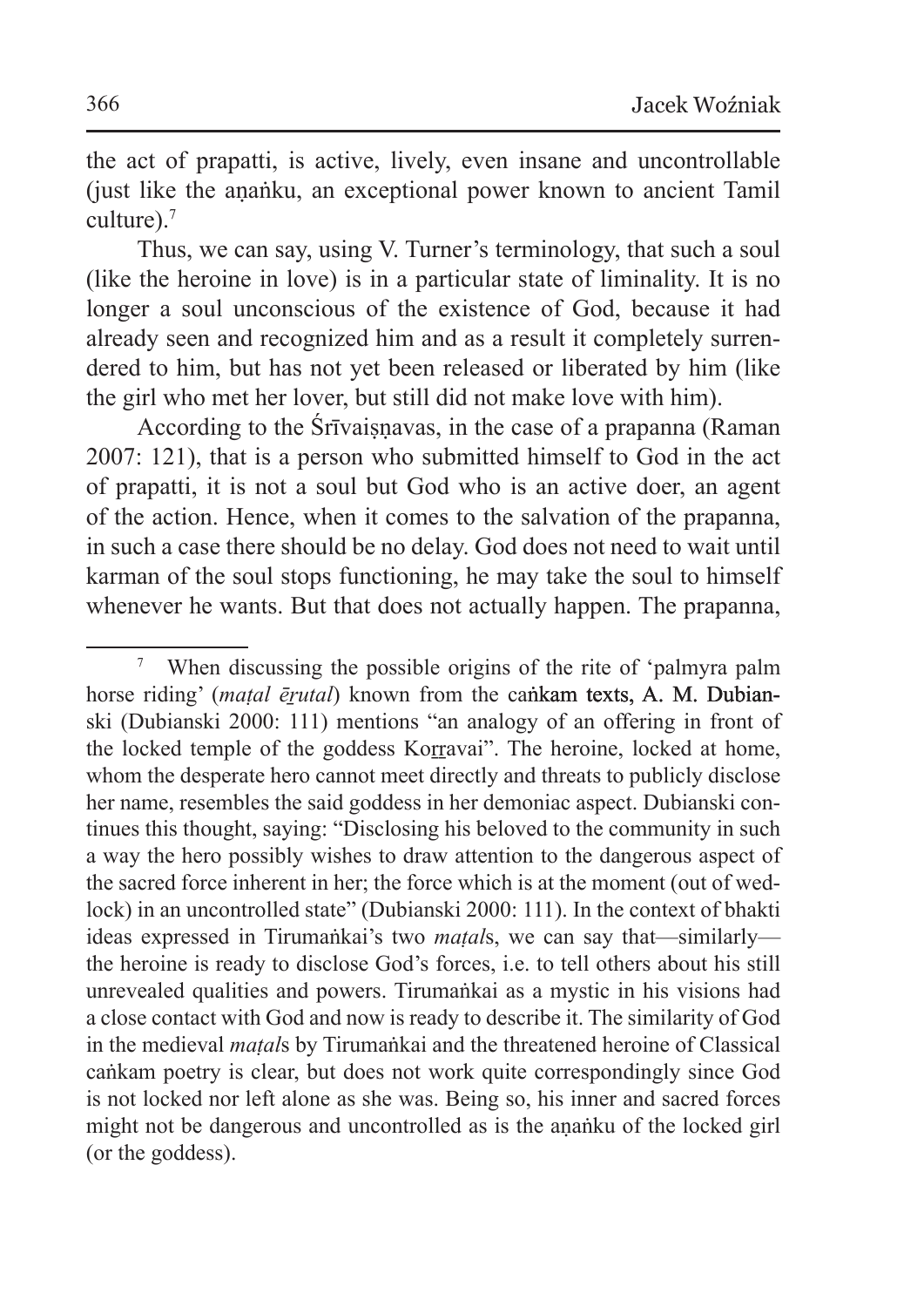rather than terminate his life after the act of prapatti, is still alive. Likewise, in the *Ciriya tirumatal*, the heroine, after hearing the fortune -teller's diagnosis that her love-sickness is caused by the One Who Has a Thousand Names (CTM 52), is still uncured and suffers a lot (CTM 54–57).

There remains another problem—why the prapanna after performing the act of prapatti does not live in happiness but still is in the state of agony. It seems that God intentionally keeps the soul in such a state so that He is still remembered and desired by the soul. Reaching the complete state of happiness by the soul would mean the oblivion of God. Further physical existence of the soul is in fact completely necessary for the experience of God.

As shown by Raman in the context of the poetry of Nammālvār (Raman 2007: 171), the desire to unite with God actually rises after the act of prapatti. It has its end only when the senses and body cease to function. Because after prapatti the soul is still separated from God, the body shall continue its functions and work of its senses. It may therefore have visions of the imagined shape or form of God.<sup>8</sup> But it is not sufficient, it is not a substitute for full salvation, because it is the product of the senses. In fact, the soul is still separated from God and is painfully longing to be finally united with Him.

#### **4. Kaiṅkarya, or pleasing God by suffering**

Kaiṅkarya, or offering service to God, being the "essential religious duty of a devotee of Visnu" (Chari 2000: 290), is another term used

<sup>8</sup> It is quite important that, for example in *Periya tirumaṭal*, the heroine first sees the shape of God, then she loses her senses, then recovers and only after that in the poem we have a description of various forms of God. The same situation is present in *Ciriya tirumatal*—a detailed description of God's form is done only after the kaṭṭuvicci's visionary diagnosis is over. The heroine learns about the God as soon as she recovers, that is after performing her prapatti. The very vision of God's body makes her getting ready to ride a *maṭal*, or to practice the emotional form of bhakti.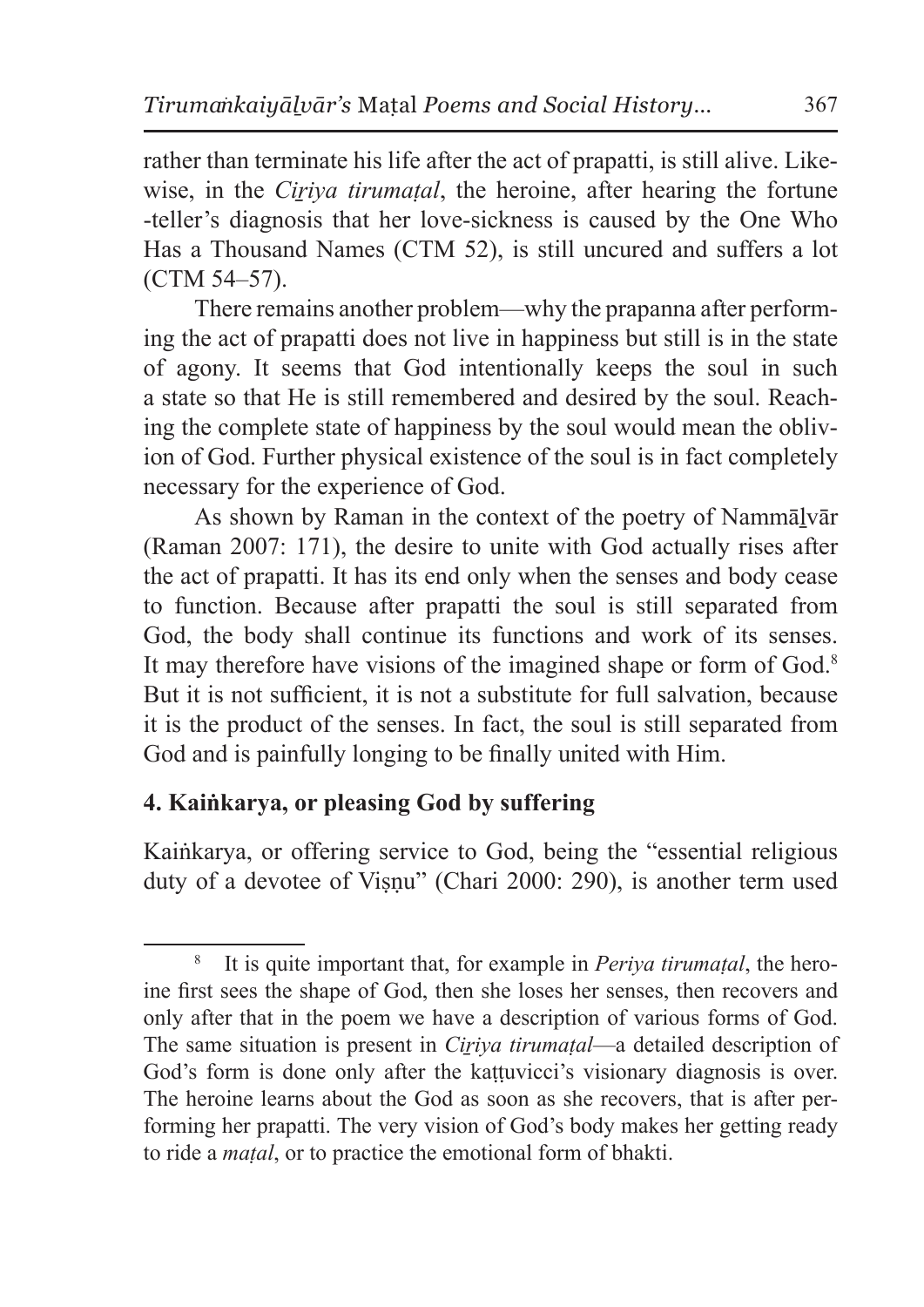by the Srīvaisnava theologians that helps us to better understand Tirumaṅkai's poems. This obligatory duty to please God should be performed without thinking of any future benefits for the devotee; it is performed only for the pleasure of God. Of course, different acts of this kind of service were enumerated in religious treatises, all of them corresponding to the different capacities of the devotee. It is important that these services should conform to the wishes of God (Chari 1998: 291), and whatever is done by the soul is actually prompted by Him. As Chari stresses, the mere vision of God might be regarded as divine service (Chari 1998: 291).

Coming back to the *maṭal* poems, it may be puzzling why in order to describe his feelings towards God and to propagate a new kind of religious devotion, Tirumaṅkai chose the humiliating and ridiculed act known in the past. As we know from the post-caṅkam *Tirukkuṟaḷ*, men riding a *maṭal* were thought to lose their manliness and, being ridiculed, were the subject of gossip and mocking. They were considered as shameless and pitiful. In such circumstances, it was really not an easy decision for a man to ride a *maṭal* since his masculine honor suffered, his male dignity was lost. Here the blackmailing of God seems to be an act which should not be ridiculed, but is given as an example of proper conduct, of most appropriate behaviour. The threat of riding a *maṭal* in the context of bhakti is positive because it is believed that the soul seeks unity with God at all costs, even at the cost of blackmail, or being ridiculed in the eyes of others. Rangaswami (Rangaswami 1997: 94) writes that when the follower of Śrīvaisnavism makes his religious duties (kaiṅkarya), in his action he can go even as far as the activities incompatible with his svarūpa, his own nature. The faithful one is in fact obliged to fully devote himself to his duties. In the case of a Śrīvaiṣṇava devotee, his being dressed in feminine attire and performing *maṭal* aims to shame God if he does not care about the bhakta's prapatti (Rangaswami 1997: 101) or self-surrender. So *maṭal* can be seen in the community of Śrīvaiṣṇavas also as one's own kaiṅkarya, a duty and religious discipline of the follower who goes to extremes in order to gain the favor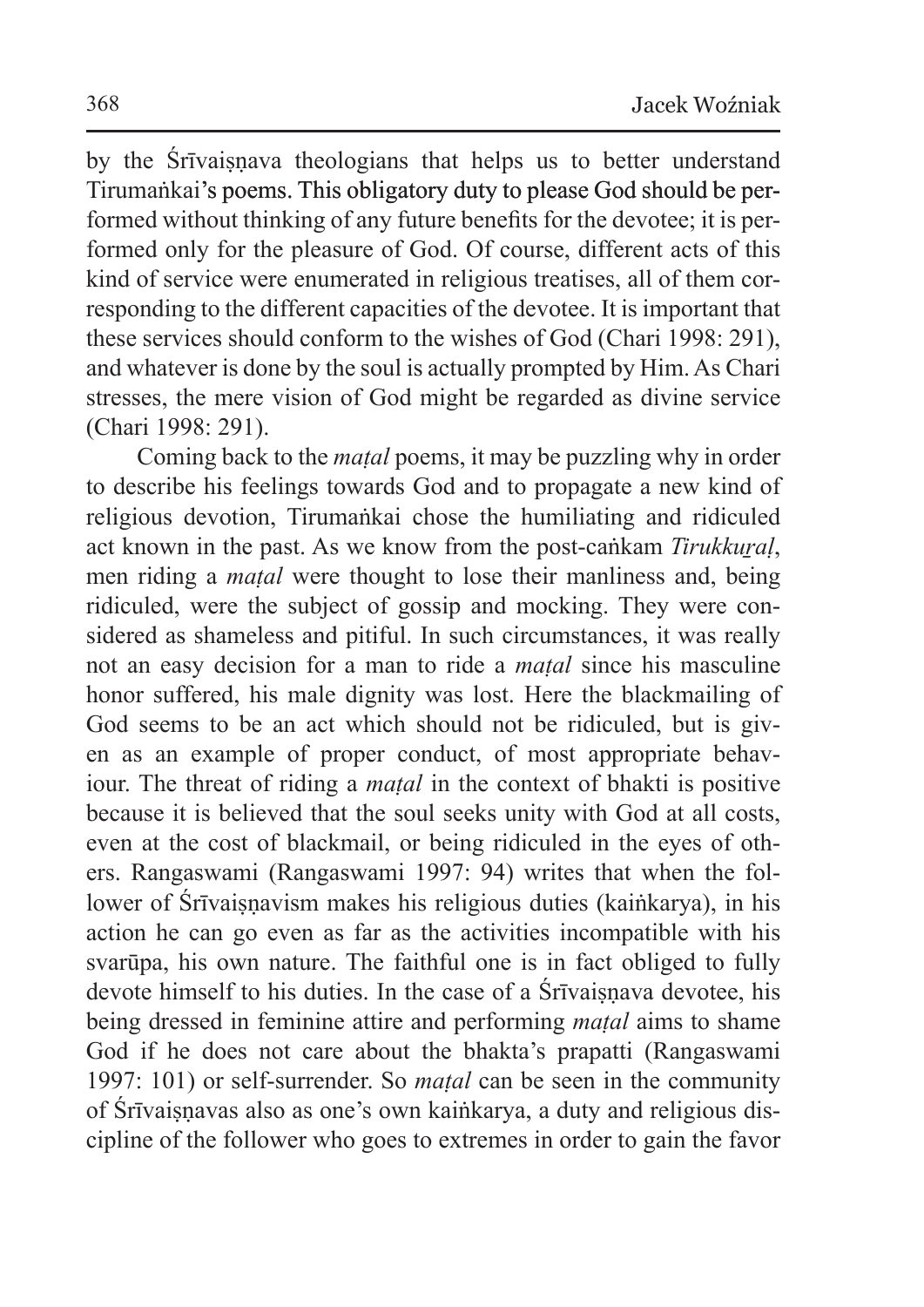of his beloved God. The disgraceful meaning of the act of threatening one's God is reduced by the theological assumption that kaiṅkarya as such is an act not only totally pleasing to God, but also stimulated by him as the only active Being. Just like the heroine of *Ciṟiya tirumaṭal* was charmed and attracted by God as a young musician-cum-magician (who actively was encouraging young maidens to dance with him, doing it also for his own pleasure<sup>9</sup> ), the girl in *Periya tirumaṭal* might be viewed as the soul compelled by God to do a peculiar kaiṅkarya for his own pleasure. God is seen, thus, not as the one whose being is threatened, but the one who actually helps the soul to approach him and gain release.

# **5. Tirumaṅkaiyāḻvār and Śrīvaiṣṇavism—once again**

Early medieval South India witnessed a series of significant changes in various spheres of life. Socio-economic processes of this period, such as the emergence of caste institution, a new agrarian irrigationbased dominance system, a new political structure and division of labor, infrequently referred to asthe 'Indian feudalism' or just the 'New Social Formation' (Gurukkal 2010: 15), had also a strong impact on philosophical worldview and religious activities. The bhakti movement, strongly opposing in Tamil India to the Buddhist and Jaina ideas, reinterpreting to some extent Hindu doctrines as well, $10$  was also influenced by historical developments. The cult concentrated around local temples, various local God manifestations representing him simultaneously as the king and the Lord, the newly created ideal of a perfect devotee seen as the God-King bonded slave—all these, and generally speaking

<sup>&</sup>lt;sup>9</sup> The words  $\bar{a}r \bar{a}r$  "Who? Who [is next to dance with me]?" (CTM 12) clearly indicate that it was his own wish to continue the play. Consequently, riding a *maṭal* can be understood as the act of serving God according to his intention and due to his expectations, leaving one's own benefits aside.

<sup>10</sup> For example, in *Periya tirumaṭal* (11–38) we have discussion on the traditionally recognized four puruṣārthas, resulting in the total rejection of them all except the kāma (love; desire).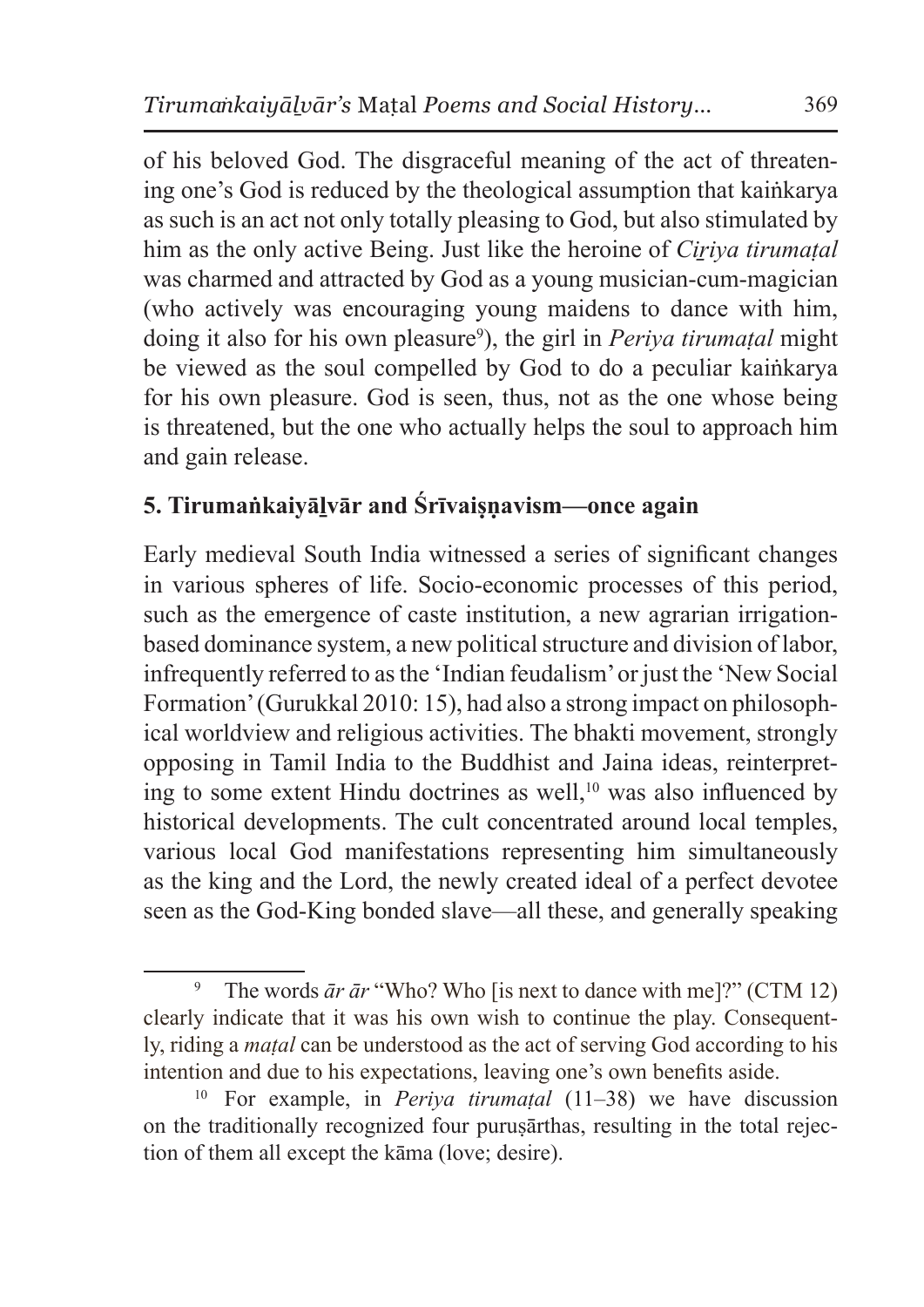the whole ideology of early bhakti imagination, reflected social realities of the time (Gurukkal 2010: 293). The voice of suppressed lower castes, to which many Tamil poet-saints belonged, expressed in their visions of the assumed better divine world and the promises of God's eternal love and grace, was later in the Middle Ages incorporated into the religious system supporting contemporary social transformations. The songs of many low-caste or even untouchable saints became the holy scripture of orthodox Brahmins. In fact, it seems that in early Tamil bhakti tradition, the elements of social protest were not so much expressed as in the case of the North, focusing rather on the levelling of caste or sex barriers (Viswanathan Peterson 2007: 9). As Zvelebil (Zvelebil 1973: 194) argued, the Tamil bhakti movement was not a 'positive' social protest, but it should be rather understood as 'social negativism'. In both of Tirumaṅkaiyāḻvār's *maṭal* poems, we can see traces of such an attitude, for example in the bold refutation of the generally recognized purusārthas or accepting the so far male dominated custom of riding the *maṭal*, which was to be performed openly in the public sphere of social life; then the heroine's abandonment of her family and household in the search of her beloved, and rejection of social bondages and obligations during her lonely journeys to different temples, etc.

As has been already mentioned, the bhakti movement in Tamil India (especially Śaiva bhakti) was largely built in opposition to Buddhist and Jaina views. As noted by Zvelebil (Zvelebil 1973: 195), due to their teaching that the final liberation could be achieved only through getting rid of society's influences, "they were strong enough to be very probably a powerful antisocial factor in the Tamil society in the middle of the first millennium A.D.". The other interesting factor was that they (especially Jainas), although significantly contributed to the development of Tamil literature of this period, neglected the language spoken by the masses. In the common understanding, their philosophical and ethical concepts, strong asceticism, Northern origin and political connections, as well as ignorance of the linguistic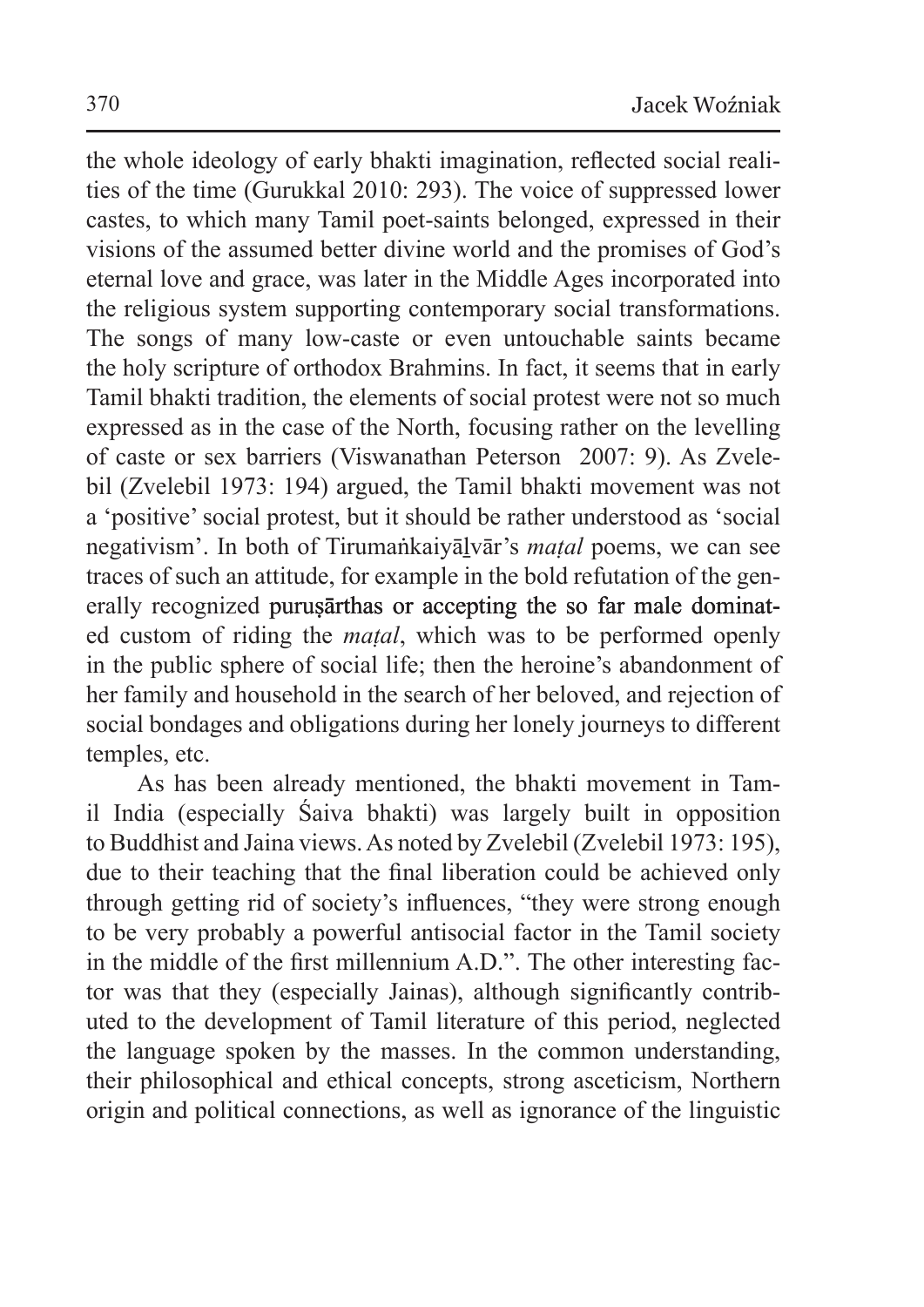intricacies of the Tamil diglossic situation, gradually made them more or less alienated from the rest of society.

The bhakti movement appeared in contrast to these points bhakti poets spoke about enjoying the world and merciful gods in their material forms who could be reached by everyone, regardless of their social or economic status. They also used the local language as well as earlier classical and probably folk Tamil literary devices and motifs. Historically, early medieval South India witnessed the stable political growth of local dynasties—the origins of the Pallava kingdom, and later Chola dominance, etc., which undoubtedly contributed to 'a strong Tamil national feeling' (Zvelebil 1973: 197). This 'return to the roots' of the traditional Tamil cultural environment, or some kind of 'first Tamil renaissance', most probably explains Tirumaṅkai's decision to apply the old theme of customary 'riding a *maṭal*' to propagate his new religious path and his own emotional devotion. The nature of Tamil early bhakti in its socio-historical context can, thus, be characterised as 'the movement towards communal solidarity', the building of new 'devotional communities' (Viswanathan Peterson 2007: 9).

Śrīvaisnavism, born as a distinct religious tradition of South Indian Vaisnava communities, continues these tendencies, accepting both Tamil and Sanskrit sources. The devotional poetry of Tamil Ālvārs provided a basis for subsequent theological speculations, both in Tamil and Sanskrit. These two tongues were mixed in medieval South India and a hybrid language known as Manipravalam (Tamil: maṇippiravāḷam) was used prevalently by the **Śrīvaiṣṇava** scholars in their theological works and commentaries. This duality of traditions accepted by the Śrīvaiṣṇavas, their school of Ubhaya-Vedānta, or in the words of Hopkins (Hopkins 2003: 31) "a vigorous synthesis of the religious and cultural idioms of Tamil and Sanskrit", is undoubtedly one of the greatest achievements of Indian thought.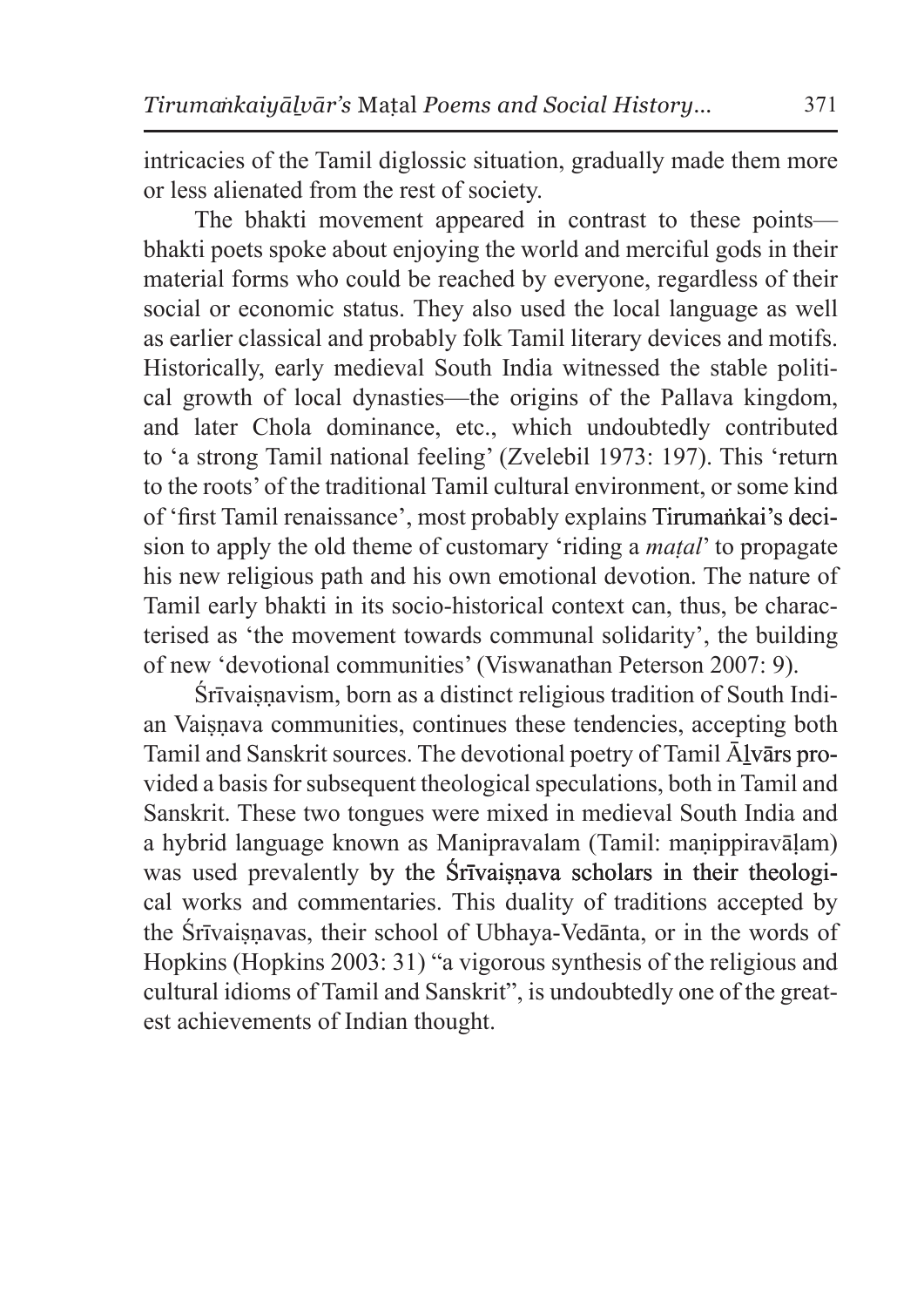#### **References:**

- Chari, S. M. S. 2000 (reprint). *Vaiṣṇavism. Its Philosophy, Theology and Religious Discipline*. Delhi: Motilal Banarsidass Publishers Private Limited.
- Dubianski, A. M. 2000. *Ritual and Mythological Sources of the Early Tamil Poetry*. Groningen: Egbert Forsten.
- Gurukkal, R. 2010. *Social Formations of Early South India*. New Delhi: Oxford University Press.
- Hardy, F. 2001 (reprint). *Viraha-Bhakti. The Early History of Kṛṣṇa Devotion in South India*. New Delhi: Oxford University Press.
- Hopkins, S. P. 2003 (reprint). *Singing the Body of God. The Hymns of Vedāntadeśika in Their South Indian Tradition*. New Delhi: Oxford University Press.

Iraqi, Sh. 2009. *Bhakti Movement in Medieval India. Social and Political Perspectives*. New Delhi: Manohar Publishers & Distributors.

- Kōpālayyar, Ti. Vē. 2007. *Tirumaṅkaiyālvār pirapantaṅkal: Tirukkuruntāṇṭakam*. *Tiruneṭuntāṇṭakam*. *Tirueḻu kūṟṟirukkai*. *Ciṟiya tirumaṭal. Periya tirumaṭal*. Tañcāvūr: Teyvaccēkkil̲ār caivacittāntap pāṭacālai.
- Kusio, J. 2007. Interpretation of the motif of *kāmanōy* ('love-sickness') in the context of Tamil *kuravañci* literature. In: *Rocznik Orientalistyczny* 60, 2: 121–129.
- Orr, L. C. 2000. *Donors, Devotees, and Daughters of God. Temple Women in Medieval Tamilnadu*. New York–Oxford: Oxford University Press.
- Parthasarathy, I. 2002. *Vaisnavism in Tamil Literature between the 7th and 9th Centuries*. Chennai: International Institute of Tamil Studies.
- Raman, S. 2007. *Self-surrender* (prapatti) *to God in Śrīvaiṣṇavism. Tamil Cats and Sanskrit Monkeys*. London-New York: Routledge.
- Rangaswami, J. 1997. Sectarianism within Śrīvaisnavism. Vatakalai vs Teṉkalai. In: Kalidos Raju (ed.). *Sectarian Rivalry in Art and Literature*. Delhi: Sharada Publishing House: 89–103.
- Seshadri, K. 1998. *Srivaishnavism and Social Change*. Calcutta: K P Bagchi & Company.